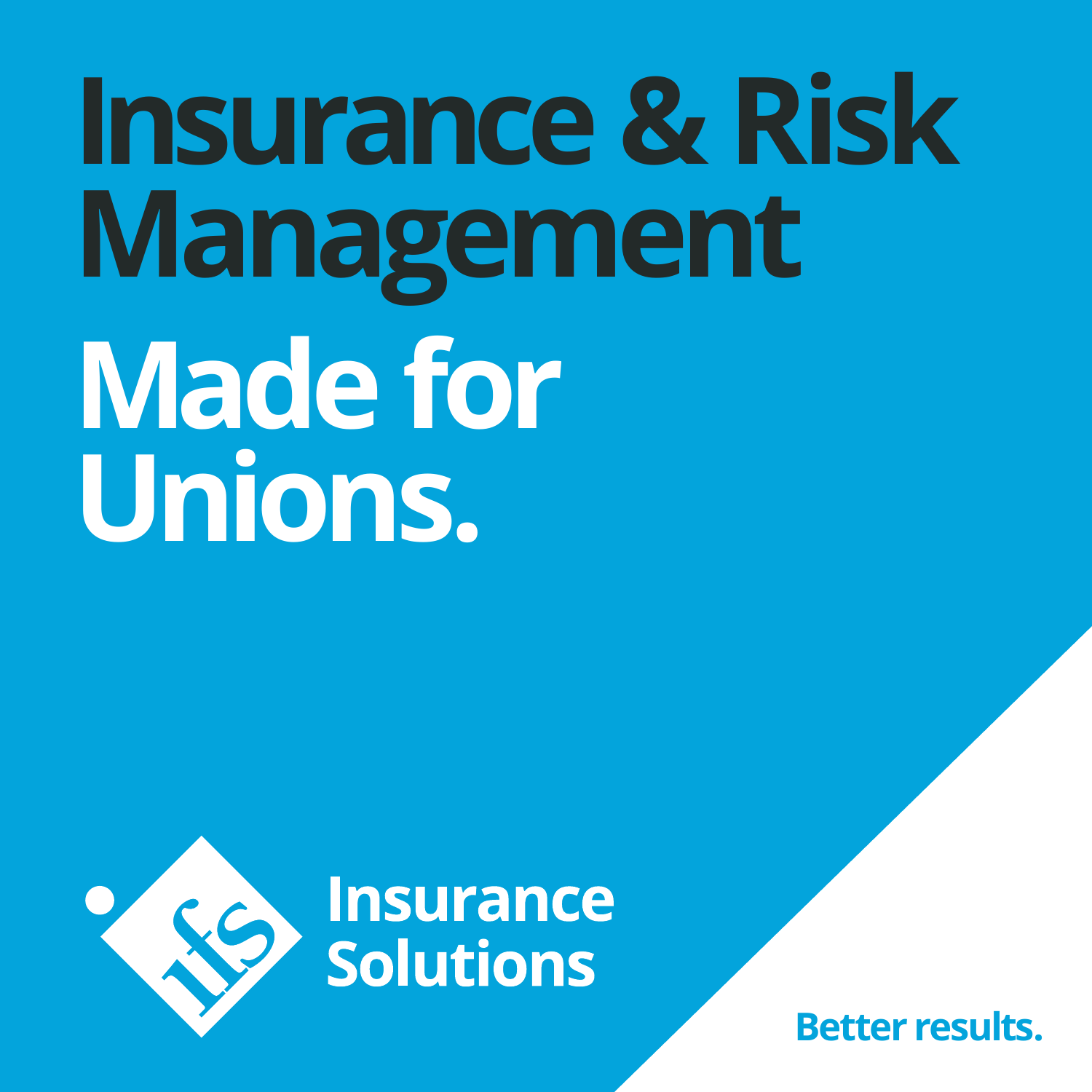**IFS Insurance Solutions is the major provider of insurance & management services to industry super funds, and works together with the ACTU to provide trusted advice and products to Australian unions.**

# **Get the insurance coverage that's right for your union.**

Getting insurance directly through an insurer usually means that you get the insurance that the insurer has to offer – not necessarily the insurance that your union needs.

As a leading insurance broking and consulting firm, IFS Insurance Solutions works for your union. Our strong client advocacy focus and experience allows us to work with each of our individual clients to identify their insurance needs before determining the best possible strategy and solutions in the market for them.

IFS Insurance Solutions is ultimately owned by a group of major industry based superannuation funds and has a strong value for members focus.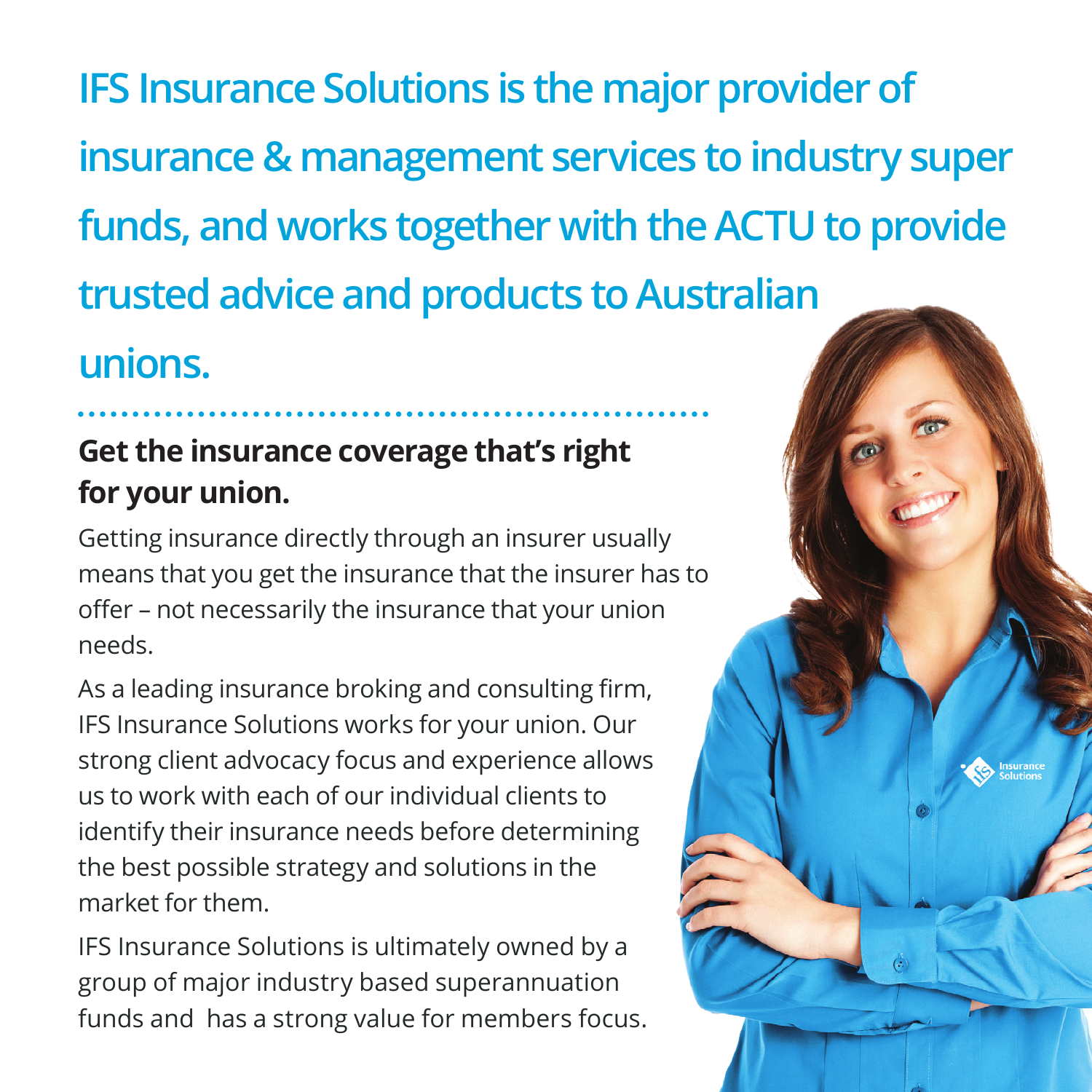# **We've got you covered**

We can help your union and your members to get the right insurance cover.

## **Here's some of the ways we can help:**

## **For your union**

- **›** Risk assessment advice
- **›** Commercial insurance
- **›** Group income protection through EBAs
- **›** Property insurance
- **›** Professional indemnity
- **›** Motor fleet insurance
- **›** Directors' and Officers' liability insurance
- **›** Affinity programs for members
- **›** Employee benefit insurance programs

### **For your members**

- **›** Public liability
- **›** Motor vehicle
- **›** Income protection
- **›** Home & contents
- **›** Life insurance
- **›** Tools of trade
- **›** Health Fund

# **The buying power to get you the best deal**

When you're trying to get the products you need at a fair price, it makes a big difference if you've got buying power to leverage the best possible deal.

IFS Insurance Solutions gives you that power, because we already deliver insurance services for not-for-profit organisations covering millions of members. So when we go in to negotiate insurance deals on your behalf, we do it with a strength that gets results.

**Better knowledge**

# **Better advice**

# **Better results.**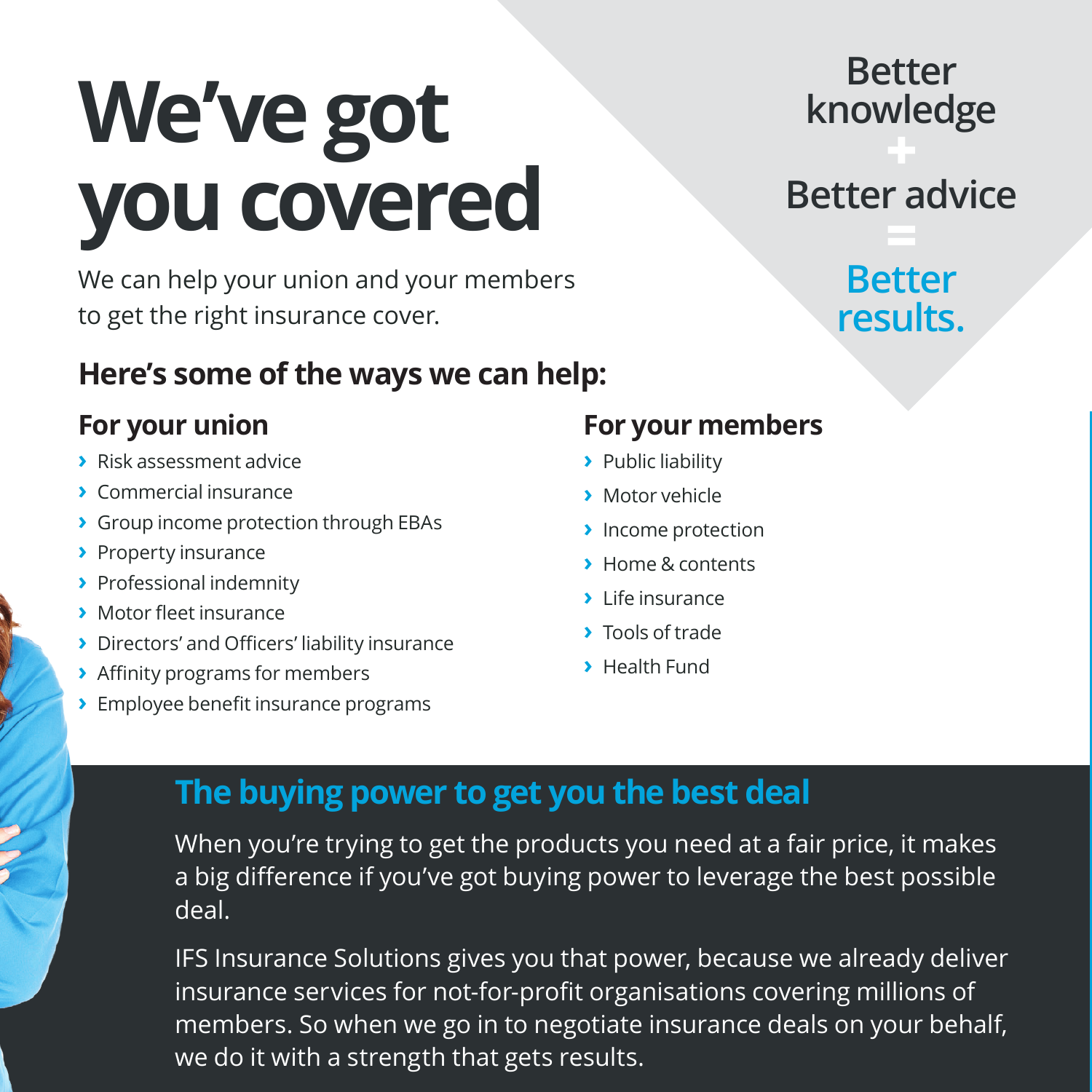

## **We understand Unions Managing your risk**

*Managing a union has risks, even if you have an experienced and prudent management team.*

*Unions are exposed to risks that can disadvantage your members, be financially costly, and result in a bankruptcy for its officers.*

**We can help your union manage these risks."**

We can help mitigate many of the risks and exposures faced by unions.

### **Professional Indemnity insurance**

protects the union against allegations of negligent advice resulting from services to members, including industrial and OHS advice, lobbying, training and accreditation services.

### **Directors' and Officers' Liability**

**insurance** protects the union's officebearers against claims resulting from management actions and decisions.

### **Statutory Liability insurance**

protects the union and its officebearers against fines or penalties and defence costs permitted by law.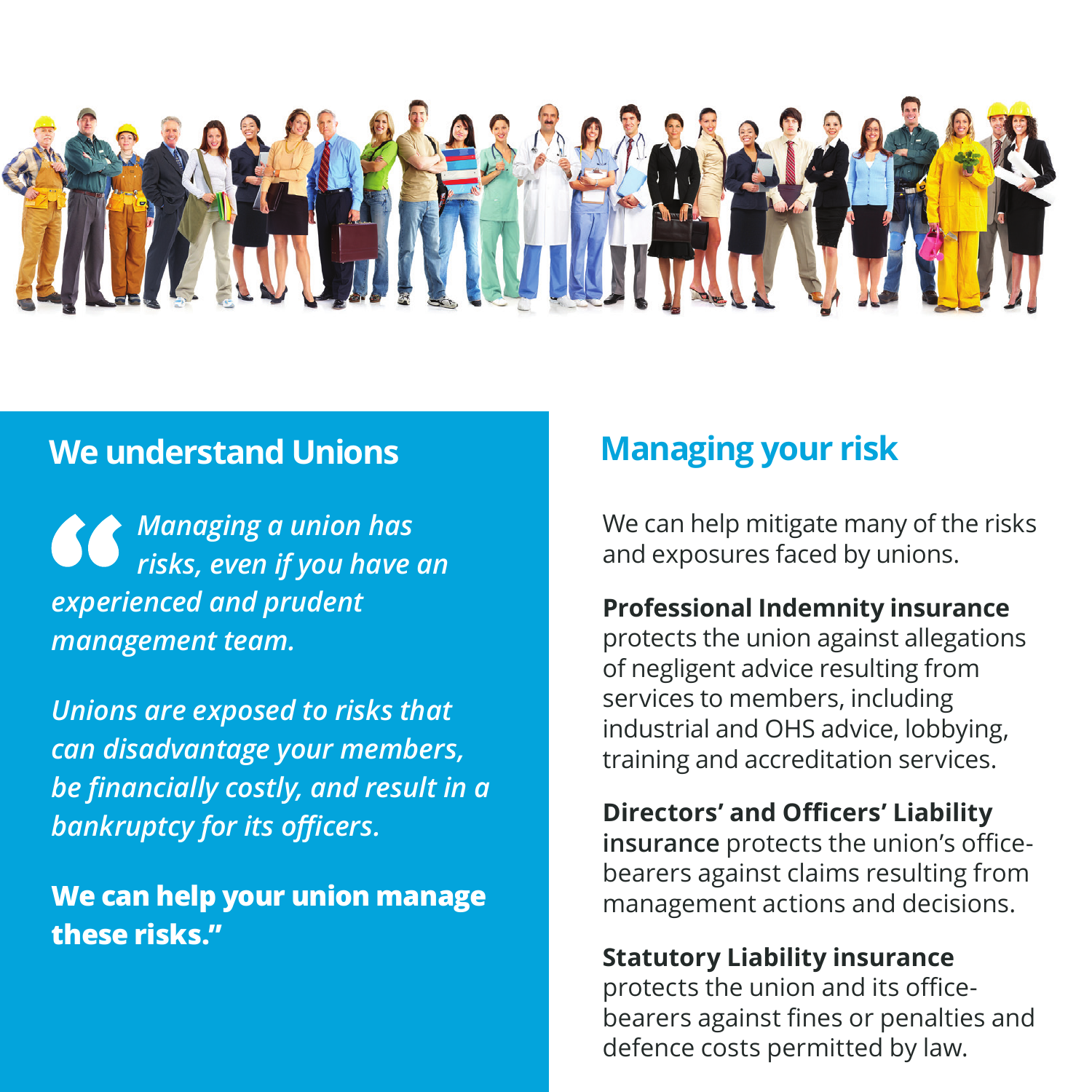# **Does your union have …**

- **›** Adequate protection for union officials?
- **›** Strategies to safeguard union assets?
- **›** Best-available commercial insurance?
- **›** Access to the right insurance advice and solutions?
- **›** Insurance programs to benefit your members?
- **›** Insurance through an organisation with a value for members focus?

# **IFS Insurance Solutions can help.**